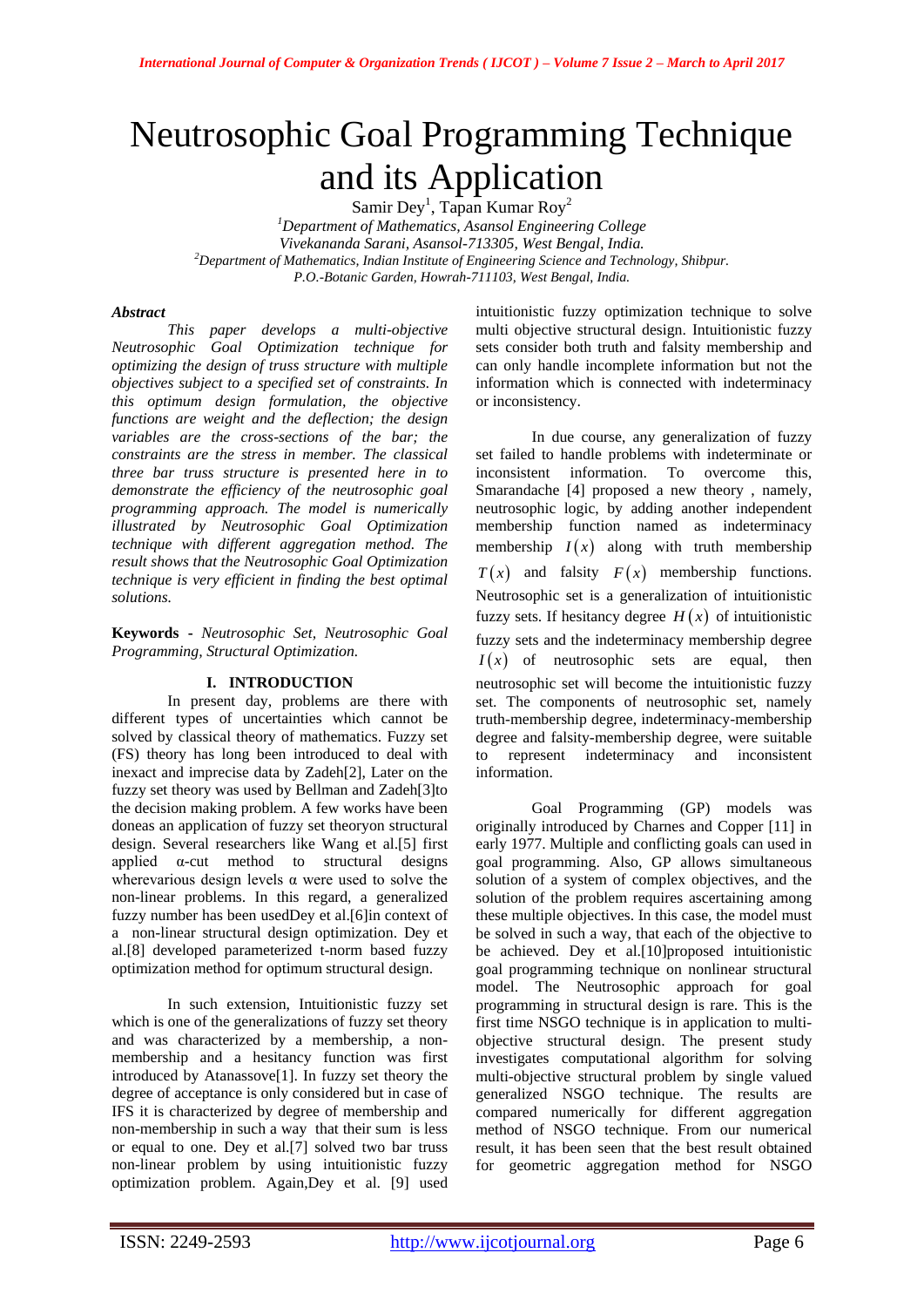technique in the perspective of structural optimization technique.

#### **II. MULTI-OBJECTIVE STRUCTURAL MODEL**

 In the design problem of the structure i.e. lightest weight of the structure and minimum deflection of the loaded joint that satisfies all stress constraints in members of the structure. In truss structure system ,the basic parameters (including allowable stress etc.) are known and the optimization's target is that identify the optimal bar truss cross-section area so that the structure is of the smallest total weight with minimum nodes displacement in a given load conditions .

The multi-objective structural model can be expressed as

Minimize 
$$
WT(A)
$$
 (1)

*minimize*  $\delta(A)$ 

*subject to*  $\sigma(A) \leq [\sigma]$ 

 $A^{\min} \leq A \leq A^{\max}$ 

where  $A = [A_1, A_2, ..., A_n]^T$  are the design variables for the cross section, n is the group number of design variables for the cross section bar,  $WT(A) = \sum_{i=1}^{\infty}$ *n*  $WT(A) = \sum_{i=1}^{n} \rho_i A_i L_i$  is the total weight of the structure,  $\delta(A)$  is the deflection of the loaded joint ,where  $L_i$ ,  $A_i$  and  $\rho_i$  are the bar length, cross section area and density of the  $i^{th}$  group bars respectively.  $\sigma(A)$  is the stress constraint and  $\sigma$  is allowable stress of the group bars under various conditions,  $A^{\min}$  and  $A^{\max}$  are the lower and upper bounds of cross section area A respectively.

#### **III. MATHEMATICAL PRELIMINARIES**

#### *A. Fuzzy Set*

Let *X* be a fixed set. A fuzzy set *A* set of *X* is an object having the form  $\tilde{A} = \{(x, T_A(x)) : x \in X\}$  where the function  $T_A: X \to [0,1]$  defined the truth membership of the element  $x \in X$  to the set A.

## *B. Intuitionistic Fuzzy Set*

Let a set  $X$  be fixed. An intuitionistic fuzzy set or IFS  $\tilde{A}^i$  in X is an object of the form  $\tilde{A}^i = \{ \langle X, T_A(x), F_A(x) \rangle | x \in X \}$  where  $T_A: X \to [0,1]$  and  $F_A: X \to [0,1]$  define the truth membership and falsity membership respectively, for every element of  $x \in X$ ,  $0 \le T_A(x) + F_A(x) \le 1$ .

#### *C. Neutrosophic Set*

Let a set  $X$  be a space of points (objects) and  $x \in X$ . A neutrosophic set  $\tilde{A}^n$  in X is defined by a truth membership function  $T_A(x)$ , an indeterminacy-membership function  $I_A(x)$  and a falsity membership function  $F_A(x)$  and having the form

form<br>  $\tilde{A}^n = \{ \langle x, T_A(x), I_A(x), F_A(x) \rangle | x \in X \}$  .  $T_A(x)$ ,  $I_A(x)$  and  $F_A(x)$  are real standard or non-standard subsets of  $]0^-,1^+[$ . That is

$$
T_A(x): X \rightarrow ]0^-, 1^+[
$$
  
\n
$$
I_A(x): X \rightarrow ]0^-, 1^+[
$$
  
\n
$$
F_A(x): X \rightarrow ]0^-, 1^+[
$$

There is no restriction on the sum of

$$
T_A(x), I_A(x) \text{ and } F_A(x) \text{ so}
$$
  
0<sup>-</sup>  $\leq$  sup  $T_A(x)$   $\leq$  sup  $I_A(x)$   $\leq$  sup  $F_A(x)$   $\leq$  3<sup>+</sup>.

#### *D. Single Valued Neutrosophic Set*

Let a set X be the universe of discourse. A single valued neutrosophic set  $\tilde{A}^n$  over X is an object having the form biject having the form<br>  $\tilde{A}^n = \{ \langle x, T_A(x), I_A(x), F_A(x) \rangle | x \in X \}$  where  $T_A: X \to [0,1], I_A: X \to [0,1]$ and *F<sub>A</sub>*:  $X \to [0,1]$  with  $0 \le T_A(x) + I_A(x) + F_A(x) \le 3$ for all  $x \in X$ .

#### *E. Single Valued Generalized Neutrosophic Set*

Let a set  $X$  be the universe of discourse. A single valued neutrosophic set  $\tilde{A}^n$  over *X* is an object having the form he form  $\tilde{A}^n = \{ \langle x, T_A(x), I_A(x), F_A(x) \rangle | x \in X \}$  where

$$
T_A: X \to [0, w_1], I_A: X \to [0, w_2]
$$
 and

$$
F_A: X \to [0, w_3]
$$
 with

 $0 \leq T_A(x) + I_A(x) + F_A(x) \leq w_1 + w_2 + w_3$ where  $w_1, w_2, w_3 \in [0,1]$  for all  $x \in X$ .

#### *F. Complement of Neutrosophic Set*

 Complement of a single valued neutrosophic set A is denoted by  $c(A)$  and is defined by

$$
T_{c(A)}(x) = F_A(x)
$$
  
\n
$$
I_{c(A)}(x) = 1 - F_A(x)
$$
  
\n
$$
F_{c(A)}(x) = T_A(x)
$$

#### *G. Union of Neutrosophic Sets*

 The union of two single valued neutrosophic sets  $A$  and  $B$  is a single valued neutrosophic set  $C$ ,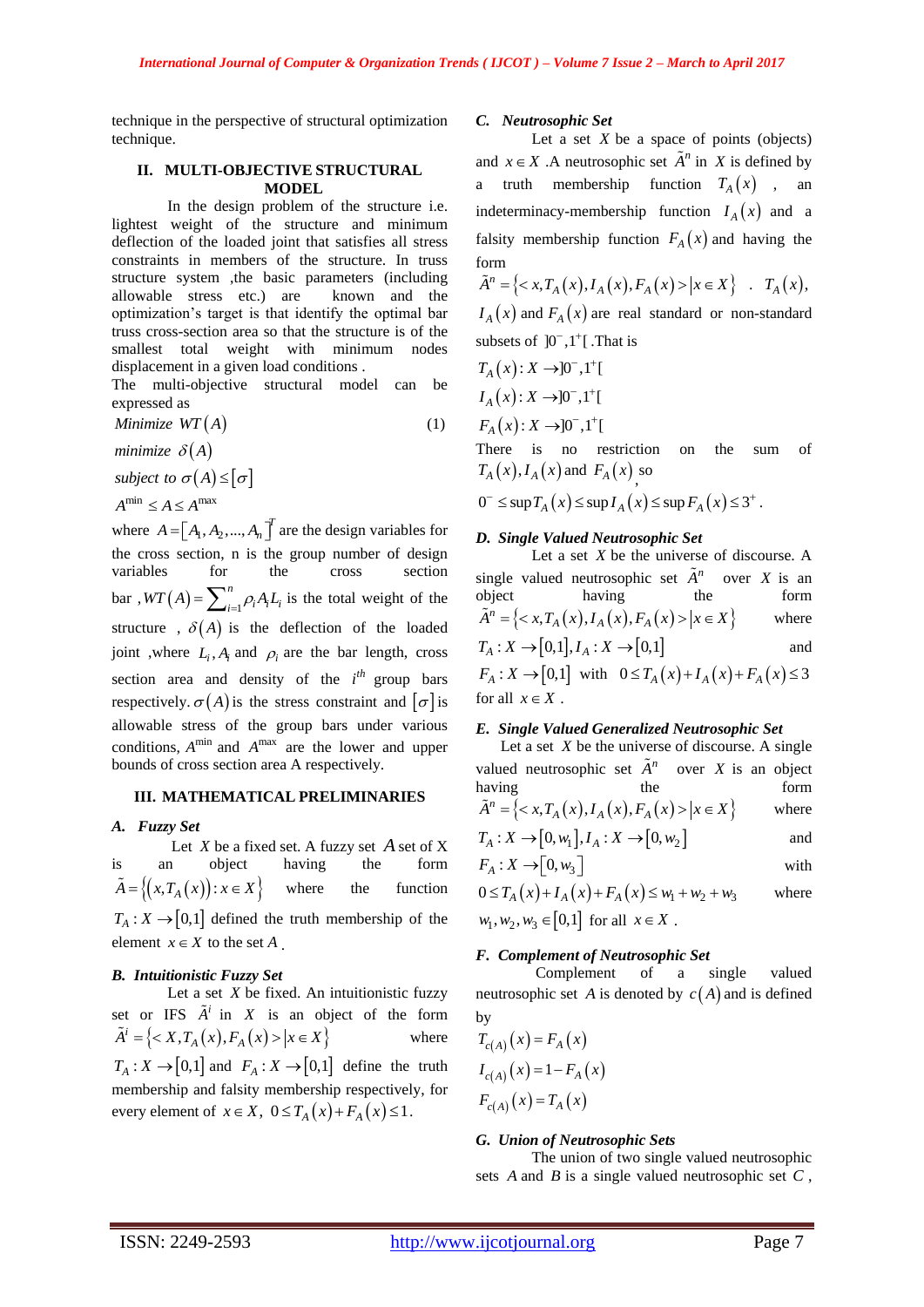written as  $C = A \cup B$  ,whose truth membership, indeterminacy-membership and falsity-membership

functions are given by  
\n
$$
T_{c(A)}(x) = \max(T_A(x), T_B(x))
$$
\n
$$
I_{c(A)}(x) = \max(I_A(x), I_B(x))
$$
\n
$$
F_{c(A)}(x) = \min(F_A(x), F_B(x)) \text{ for all } x \in X
$$

#### *H. Intersection of Neutrosophic Sets*

 The intersection of two single valued neutrosophic sets *A* and *B* is a single valued neutrosophic set *C* , written as  $C = A \cap B$  ,whose truth membership, indeterminacy-membership and falsity-membership

functions are given by  
\n
$$
T_{c(A)}(x) = \min(T_A(x), T_B(x))
$$
\n
$$
I_{c(A)}(x) = \min(I_A(x), I_B(x))
$$
\n
$$
F_{c(A)}(x) = \max(F_A(x), F_B(x)) \text{ for all } x \in X
$$

### **IV.MATHEMATICAL ANALYSIS**

#### *A. Neutrosophic Goal Programming*

Goal programming can be written as

Find  $x = (x_1, x_2, ..., x_n)^T$  $x = (x_1, x_2, \dots, x_n)$ to achieve:  $z_i = t_i$ ,  $i = 1, 2, \dots, k$ 

Subject to  $x \in X$  where  $t_i$  are scalars and represent the target achievement levels of the objective functions that the decision maker wishes to attain provided, *X* is feasible set of constraints.

The nonlinear goal programming problem can be written as

Find  $x = (x_1, x_2, ..., x_n)^T$  $x = (x_1, x_2, ..., x_n)$ 

So as to

*Minimize*  $z_i$  with target value  $t_i$  ,acceptance tolerance  $a_i$  , indeterminacy tolerance  $d_i$  rejection tolerance  $c_i$ (2)

 $x \in X$ 

$$
g_j(x) \le b_j, j = 1, 2, \dots, m
$$

 $x \geq 0$ ,  $i = 1, 2, \dots, n$  with truth-membership, indeterminacy-membership and falsity-membership functions

functions  
\n
$$
T_{z_i}(z_i) = \begin{cases} 1 & \text{if } z_i \le t_i \\ \left(\frac{t_i + a_i - z_i}{a_i}\right) & \text{if } t_i \le z_i \le t_i + a_i \\ 0 & \text{if } z_i \ge t_i + a_i \end{cases}
$$

$$
I_{z_i}(z_i) = \begin{cases} 0 & \text{if } z_i \le t_i \\ \left(\frac{z_i - t_i}{d_i}\right) & \text{if } t_i \le z_i \le t_i + a_i \\ \left(\frac{t_i + a_i - z_i}{a_i - d_i}\right) & \text{if } t_i + d_i \le z_i \le t_i + a_i \\ 0 & \text{if } z_i \ge t_i + a_i \end{cases}
$$

$$
F_{z_i}(z_i) = \begin{cases} 0 & \text{if } z_i \le t_i \\ \left(\frac{z_i - t_i}{c_i}\right) & \text{if } t_i \le z_i \le t_i + c_i \\ 1 & \text{if } z_i \ge t_i + c_i \end{cases}
$$

To maximize the degree of acceptance and indeterminacy of nonlinear goal programming (NGP) objectives and constraints also to minimize degree of rejection of NGP objectives and constraints ,

*Maximize* 
$$
T_{z_i}(z_i)
$$
,  $i = 1, 2, ..., k$    
\n*Maximize*  $I_{z_i}(z_i)$ ,  $i = 1, 2, ..., k$    
\n*Minimize*  $F_{z_i}(z_i)$ ,  $i = 1, 2, ..., k$    
\n*Subject to*  $0 \le T_{z_i}(z_i) + I_{z_i}(z_i) + F_{z_i}(z_i) \le 3$ ,  $i = 1, 2, ..., k$    
\n $T_{z_i}(z_i) \ge 0, I_{z_i}(z_i) \ge 0, F_{z_i}(z_i) I = 1, 2, ..., k$ 

$$
T_{z_i}(z_i) \ge I_{z_i}(z_i), I = 1, 2, ..., k
$$
  
\n
$$
T_{z_i}(z_i) \ge F_{z_i}(z_i), i = 1, 2, ..., k
$$
  
\n
$$
g_j(x) \le b_j, j = 1, 2, ..., m
$$
  
\n
$$
x_i \ge 0, i = 1, 2, ..., n
$$

where  $T_{z_i}(z_i)$ ,  $I_{z_i}(z_i)$  and  $F_{z_i}(z_i)$  are truth membership function indeterminacy membership function ,falsity membership function of neutrosophic decision set respectively.

Now the neutrosophic goal programming (NSGP) in model (3) can be represented by crisp programming model using truth membership, indeterminacy membership and falsity membership functions as

 $Maximize \alpha, Maximize \gamma, Minimize \beta$ (4)

$$
T_{z_i}(z_i) \ge \alpha, i = 1, 2, ..., k
$$
  
\n
$$
I_{z_i}(z_i) \ge \gamma, i = 1, 2, ..., k
$$
  
\n
$$
F_{z_i}(z_i) \le \beta, i = 1, 2, ..., k
$$
  
\n
$$
z_i \le t_i, i = 1, 2, ..., k
$$
  
\n
$$
0 \le \alpha + \beta + \gamma \le 3;
$$
  
\n
$$
\alpha, \gamma \ge 0, \beta \le 1;
$$
  
\n
$$
g_j(x) \le b_j, j = 1, 2, ..., m
$$
  
\n
$$
x_i \ge 0, i = 1, 2, ..., n
$$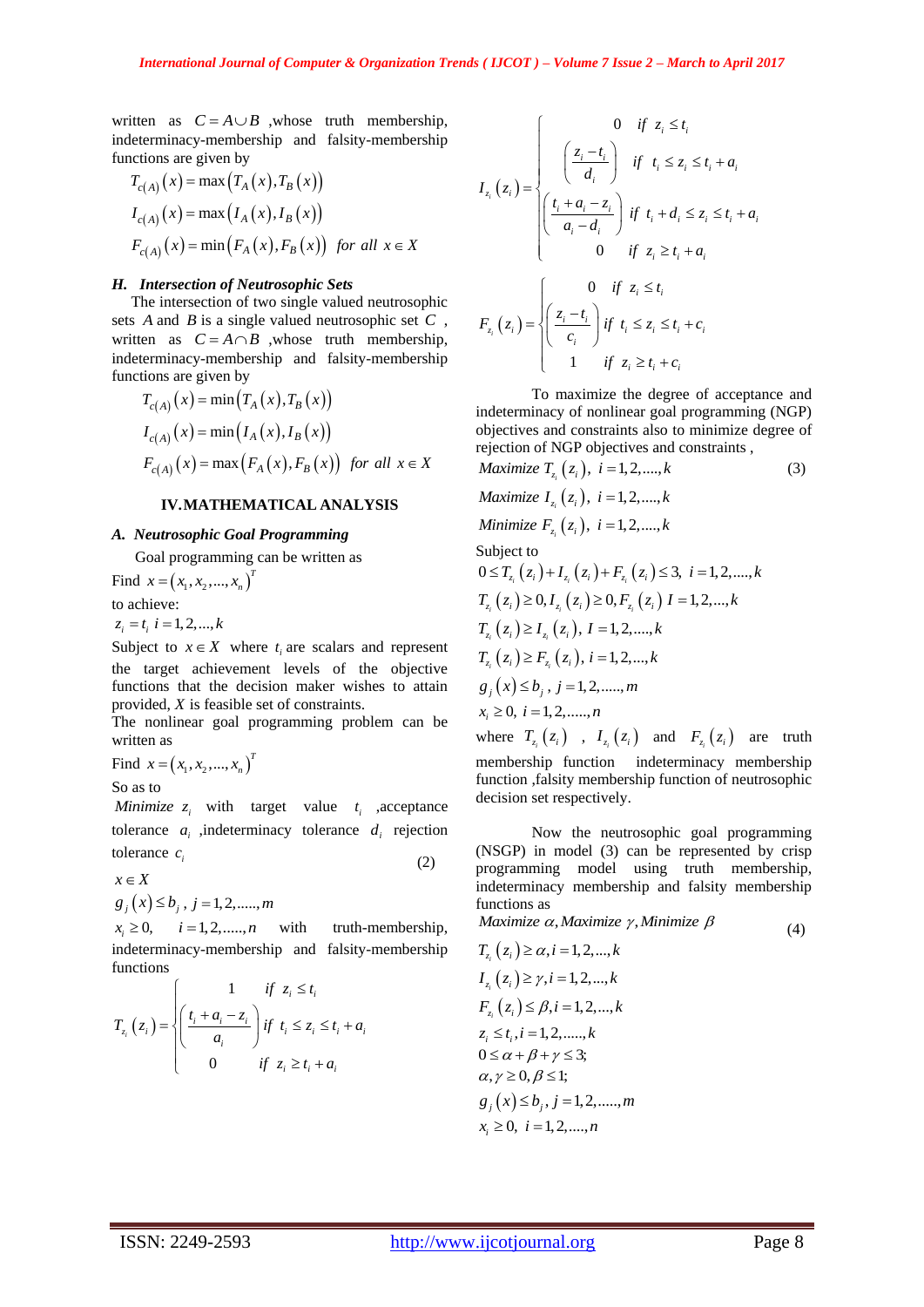

**Fig.1.Truth Membership, Indeterminacy Membership**  and Falsity Membership Function of  $z_i$ 

With the help of truth, indeterminacy, falsity membership function the neutrosophic goal programming problem (4) based on arithmetic

aggregation operator can be formulated as

\n
$$
\text{Minimize } \left\{ \frac{(1-\alpha)+\beta+(1-\gamma)}{3} \right\}
$$
\n
$$
z_i \leq t_i + a_i (1-\alpha), i = 1, 2, \ldots, k
$$
\n
$$
z_i \geq t_i + d_i \gamma, i = 1, 2, \ldots, k
$$
\n
$$
z_i \leq t_i + a_i - \gamma (a_i - d_i), i = 1, 2, \ldots, k
$$
\n
$$
z_i \leq t_i + c_i \beta, i = 1, 2, \ldots, k
$$
\n
$$
z_i \leq t_i, i = 1, 2, \ldots, k
$$
\n
$$
0 \leq \alpha + \beta + \gamma \leq 3;
$$
\n
$$
\alpha \in [0, 1], \beta \in [0, 1], \gamma \in [0, 1];
$$
\n
$$
g_j \leq b_j, j = 1, 2, \ldots, m;
$$
\n
$$
x_i \geq 0, i = 1, 2, \ldots, n
$$

With the help of truth, indeterminacy, falsity membership function the neutrosophic goal programming problem (4) based on geometric aggregation operator can be formulated as

Minimize 
$$
\sqrt[3]{(1-\alpha)\beta(1-\gamma)}
$$
 (6)  
\n $z_i \le t_i + a_i (1-\alpha), i = 1, 2, ..., k$   
\n $z_i \ge t_i + d_i \gamma, i = 1, 2, ..., k$   
\n $z_i \le t_i + a_i - \gamma(a_i - d_i), i = 1, 2, ..., k$   
\n $z_i \le t_i + c_i \beta, i = 1, 2, ..., k$   
\n $z_i \le t_i, i = 1, 2, ..., k$   
\n $0 \le \alpha + \beta + \gamma \le 3;$   
\n $\alpha \in [0,1], \beta \in [0,1], \gamma \in [0,1];$   
\n $g_j \le b_j, j = 1, 2, ..., m;$   
\n $x_i \ge 0, i = 1, 2, ..., n$ 

Now these non-linear programming problems (5) and (6) can be easily solved by an appropriate mathematical programming to give solution of multi-objective non-linear programming problem (2) by neutrosophic goal optimization approach.

## **V. SOLUTION OF MULTI-OBJECTIVE STRUCTURAL OPTIMIZATION PROBLEM (MOSOP) BY NEUTROSOPHIC GOAL OPTIMIZATION TECHNIQUE**

The multi-objective neutrosophic fuzzy structural model can be expressed as

*Minimize*  $WT(A)$  with target value  $WT_0$  ,truth tolerance  $a_{WT}$  , indeterminacy tolerance  $d_{WT}$  and rejection tolerance  $c_{wr}$ (7) *minimize*  $\delta(A)$  with target value  $\delta_0$ , truth tolerance  $a_{\delta_0}$  , indeterminacy tolerance  $d_{\delta_0}$  and rejection tolerance  $c_{\delta_0}$ 

subject to 
$$
\sigma(A) \leq [\sigma]
$$
  
 $A^{\min} \leq A \leq A^{\max}$ 

where  $A = [A_1, A_2, ..., A_n]^T$  are the design variables for the cross section, n is the group number of design variables for the cross section bar.

To solve this problem we first calculate truth, indeterminacy and falsity membership function of objective as follows  $if WT(A) \leq WT_C$ 

$$
T_{WT(A)}(WT(A)) = \begin{cases} \frac{1}{WT(A + a_{WT} - WT(A))} & \text{if } WT(A) \le WT_0 \\ \frac{WT_0 + a_{WT} - WT(A)}{a_{WT}} & \text{if } WT(A) \le WT_0 + a_{WT} \\ 0 & \text{if } WT(A) \ge WT_0 + a_{WT} \end{cases}
$$

$$
I_{WT(A)}(WT(A)) = \begin{cases} 0 & \text{if } WT(A) \le WT_0 \\ \frac{WT(A) - WT_0}{a_{WT}} & \text{if } WT_0 \le WT(A) \le WT_0 + a_{WT} \\ \frac{WT_0 + a_{WT} - WT(A)}{a_{WT} - d_{WT}} & \text{if } WT_0 + d_{WT} \le WT(A) \le WT_0 + a_{WT} \\ 0 & \text{if } WT(A) \ge WT_0 + a_{WT} \end{cases}
$$

where 
$$
d_{wr} = \frac{1}{\frac{1}{d_{wr}} + \frac{1}{c_{wr}}}
$$

$$
a_{WT}
$$
\n
$$
F_{WT(A)}(WT(A)) = \begin{cases} 0 & \text{if } WT(A) \le WT_0 \\ \left(\frac{WT(A) - WT_0}{c_{WT}}\right) & \text{if } WT(A) \le WT_0 + c_{WT} \\ 1 & \text{if } WT(A) \ge WT_0 + c_{WT} \end{cases}
$$

and

$$
T_{\delta(A)}(\delta(A)) = \begin{cases} 1 & \text{if } \delta(A) \le \delta_0 \\ \left(\frac{\delta_0 + a_{\delta_0} - \delta(A)}{a_{\delta_0}}\right) & \text{if } \delta_0 \le \delta(A) \le \delta_0 + a_{\delta_0} \\ 0 & \text{if } \delta(A) \ge \delta_0 + a_{\delta_0} \end{cases}
$$

$$
I_{\delta(A)}(\delta(A)) = \begin{cases} 0 & \text{if } \delta(A) \le \delta_0 \\ \left(\frac{\delta(A) - \delta_0}{d_{\delta}}\right) & \text{if } \delta_0 \le \delta(A) \le \delta_0 + a_{\delta} \\ \left(\frac{\delta_0 + a_{\delta} - WT(A)}{a_{\delta} - d_{\delta}}\right) & \text{if } \delta_0 + d_{\delta} \le \delta(A) \le \delta_0 + a_{\delta} \\ 0 & \text{if } \delta(A) \ge \delta_0 + a_{\delta} \end{cases}
$$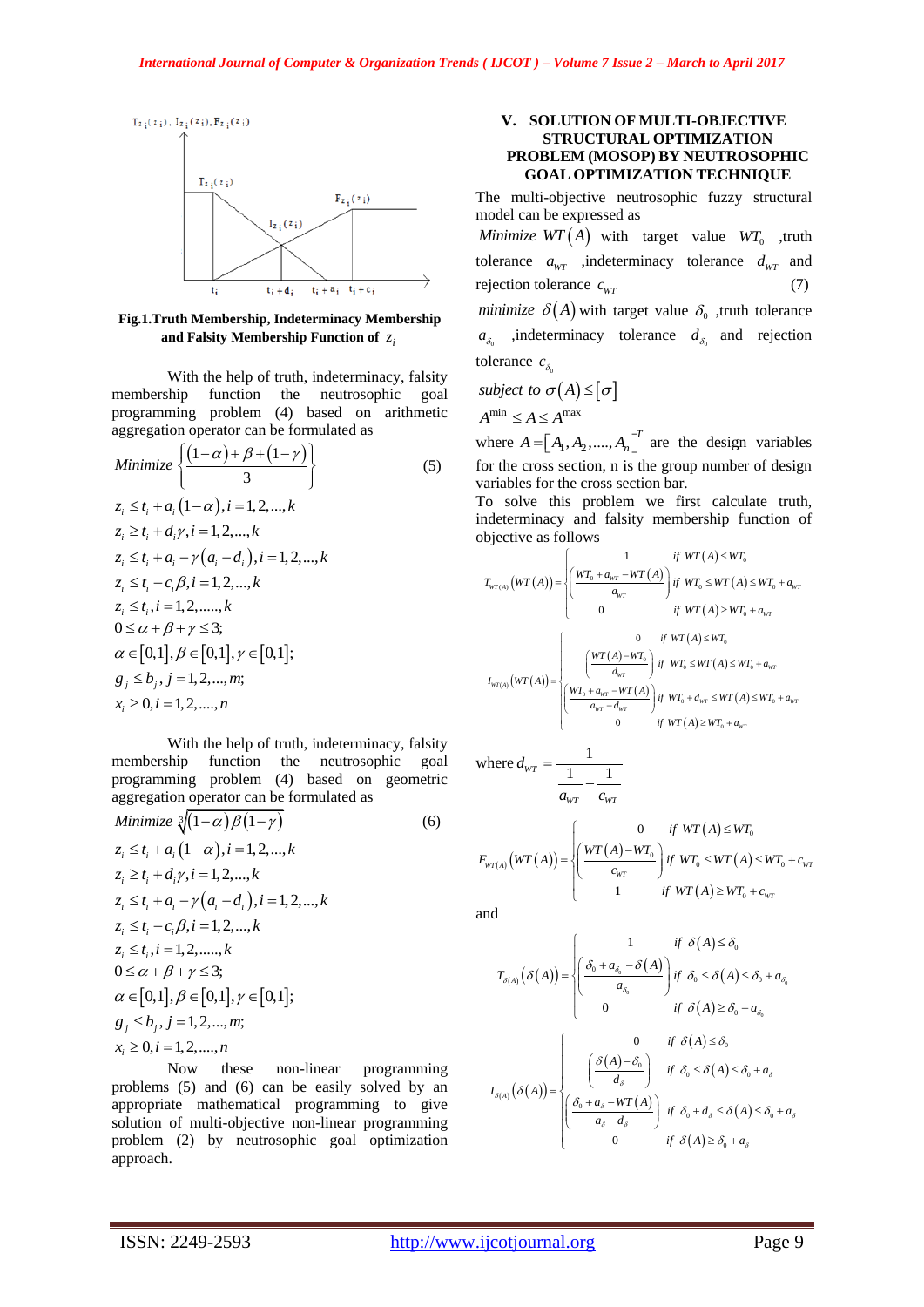where 
$$
d_{\delta} = \frac{1}{\frac{1}{a_{\delta}} + \frac{1}{c_{\delta}}}
$$
  
\n
$$
F_{\delta(A)}(\delta(A)) = \begin{cases} 0 & \text{if } \delta(A) \le \delta_0 \\ \frac{\delta(A) - \delta_0}{c_{\delta}} & \text{if } \delta_0 \le \delta(A) \le \delta_0 + c_{\delta} \\ 1 & \text{if } \delta(A) \ge \delta_0 + c_{\delta} \end{cases}
$$

According to neutrosophic goal optimization technique using truth, indeterminacy and falsity membership function, MOSOP (7) can be formulated as

*Maximize α, Maximize γ, Minimize β*  (8)  $WT(A) \leq WT_0 + a_{wr} (1-\alpha),$  $WT(A) \geq WT_0 + d_{WT} \gamma,$  $WT(A) \leq WT_0 + a_{wr} - \gamma (a_{wr} - d_{wr}),$  $WT(A) \leq WT_0 + c_{WT}\beta,$  $WT(A) \leq WT_0$ ,  $\delta(A) \leq \delta_0 + a_s (1-\alpha),$  $\delta(A) \geq \delta_0 + d_{\delta} \gamma$ ,  $\delta(A) \leq \delta_0 + a_{\delta} - \gamma (a_{\delta} - d_{\delta}),$  $\delta(A) \leq \delta_0 + c_{\delta} \beta$ ,  $\delta(A) \leq \delta_0$ ,  $0 \leq \alpha + \beta + \gamma \leq 3$ ;  $\alpha \in [0,1], \gamma \in [0,1], \beta \in [0,1];$  $g_i(x) \leq b_j, j = 1,2, \dots, m$  $x_j \ge 0, \ \ j = 1, 2, \dots, n$ 

With the help of truth, indeterminacy, falsity membership function the neutrosophic goal programming problem (8) based on arithmetic aggregation operator can be formulated as

$$
\text{Model-I}
$$
\n
$$
\text{Minimize } \left\{ \frac{(1-\alpha)+\beta+(1-\gamma)}{3} \right\} \tag{9}
$$
\n
$$
\text{WT}(A) \le \text{WT}_0 + a_{\text{WT}} (1-\alpha),
$$
\n
$$
\text{WT}(A) \ge \text{WT}_0 + d_{\text{WT}} \gamma,
$$
\n
$$
\text{WT}(A) \le \text{WT}_0 + a_{\text{WT}} - \gamma (a_{\text{WT}} - d_{\text{WT}}),
$$
\n
$$
\text{WT}(A) \le \text{WT}_0 + c_{\text{WT}} \beta,
$$
\n
$$
\text{WT}(A) \le \text{WT}_0,
$$
\n
$$
\delta(A) \le \delta_0 + a_{\delta} (1-\alpha),
$$
\n
$$
\delta(A) \le \delta_0 + d_{\delta} \gamma,
$$
\n
$$
\delta(A) \le \delta_0 + c_{\delta} \beta,
$$
\n
$$
\delta(A) \le \delta_0 + c_{\delta} \beta,
$$
\n
$$
\delta(A) \le \delta_0, \tag{A} \le \delta_0,
$$

$$
0 \le \alpha + \beta + \gamma \le 3; \n\alpha \in [0,1], \beta \in [0,1], \gamma \in [0,1]; \ng_j \le b_j, j = 1,2,...,m; \nx_i \ge 0, i = 1,2,...,n
$$

With the help of truth, indeterminacy, falsity membership function the neutrosophic goal programming problem (8) based on geometric aggregation operator can be formulated as

#### *Model –II*

Minimize 
$$
\sqrt[3]{(1-\alpha)\beta(1-\gamma)}
$$
 (10)  
\n $WT(A) \le WT_0 + a_{wr} (1-\alpha),$   
\n $WT(A) \ge WT_0 + d_{wr}\gamma,$   
\n $WT(A) \le WT_0 + a_{wr} - \gamma(a_{wr} - d_{wr}),$   
\n $WT(A) \le WT_0 + c_{wr}\beta,$   
\n $WT(A) \le WT_0,$   
\n $\delta(A) \le \delta_0 + a_{\delta}(1-\alpha),$   
\n $\delta(A) \ge \delta_0 + d_{\delta}\gamma,$   
\n $\delta(A) \le \delta_0 + a_{\delta} - \gamma(a_{\delta} - d_{\delta}),$   
\n $\delta(A) \le \delta_0 + c_{\delta}\beta,$   
\n $\delta(A) \le \delta_0, \quad 0 \le \alpha + \beta + \gamma \le 3;$   
\n $\alpha \in [0,1], \beta \in [0,1], \gamma \in [0,1];$   
\n $g_j \le b_j, j = 1, 2, ..., n;$   
\n $x_i \ge 0, i = 1, 2, ..., n;$   
\n $x_i \ge 0, i = 1, 2, ..., n;$ 

Now these non-linear programming Model-I, II can be easily solved through an appropriate mathematical programming to give solution of multi-objective nonlinear programming problem (7) by neutrosophic goal optimization approach.

#### **VI. NUMERICAL ILLUSTRATION**

A well-known three bar planer truss is considered to minimize weight of the structure  $WT(A_1, A_2)$  and minimize the deflection  $\delta(A_1, A_2)$  at a loading point of a statistically loaded three bar planer truss subject to stress constraints on each of the truss members



**Fig 2. Design of Three Bar Planer Truss**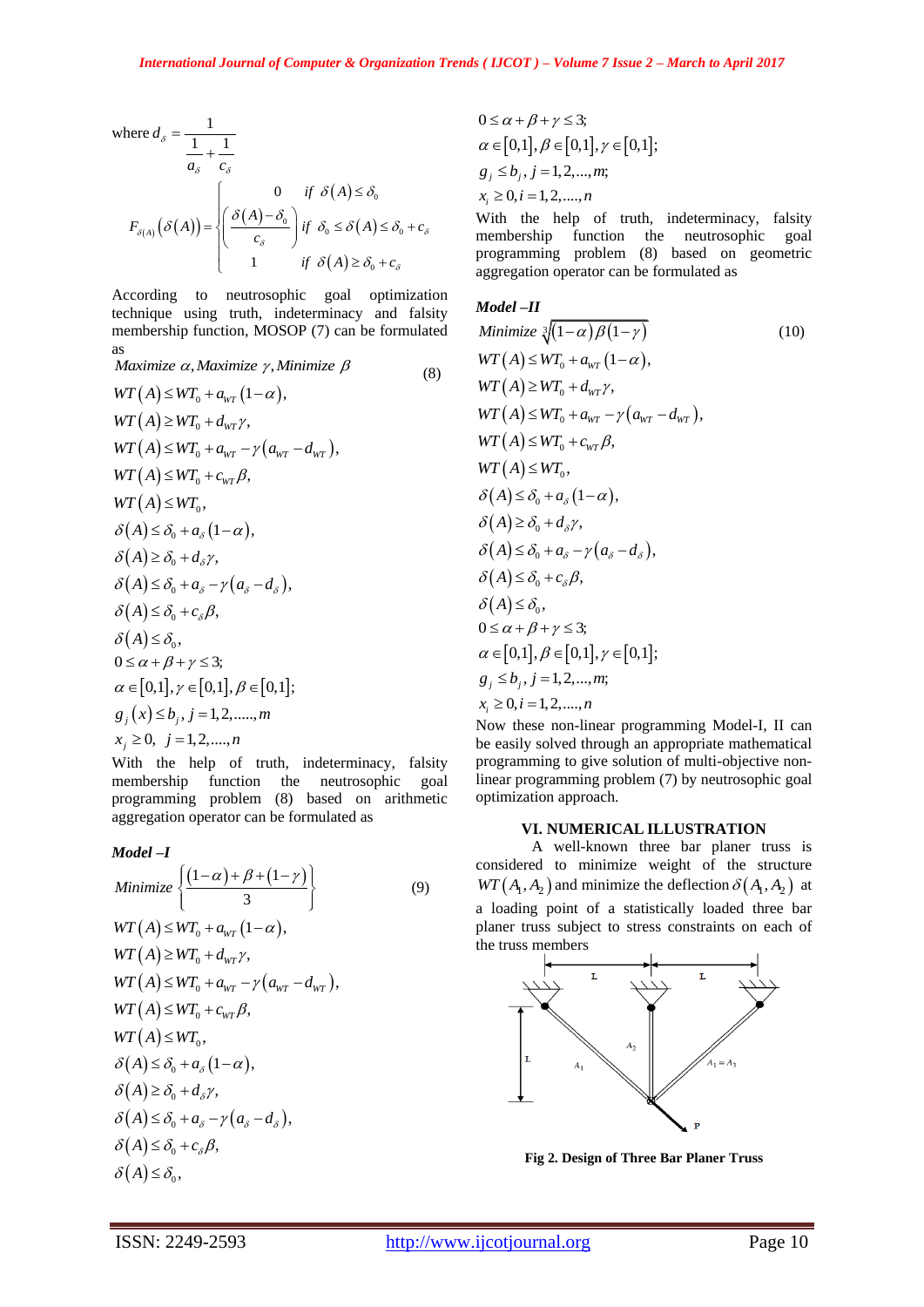The multi-objective optimization problem can be stated as follows

*Minimize*  $WT(A_1, A_2) = \rho L(2\sqrt{2}A_1 + A_2)$  (11)  $(A_1, A_2)$  $(A_1 + \sqrt{2A_2})$  $A_1, A_2$  $, A_2$ ) =  $\frac{12}{E(A_1 + \sqrt{2}A_2)}$  $Minimize$   $\delta(A_1, A_2) = \frac{PL}{E(A_1 + \sqrt{2})}$  $\delta(A_1, A_2) = \frac{12}{E(A_1 + \sqrt{2}A_2)}$  $^{+}$ 

Subject to

$$
\sigma_1(A_1, A_2) = \frac{P(\sqrt{2}A_1 + A_2)}{(2A_1^2 + 2A_1A_2)} \leq [\sigma_1^T];
$$
\n
$$
\sigma_2(A_1, A_2) = \frac{P}{(A_1 + \sqrt{2}A_2)} \leq [\sigma_2^T];
$$
\n
$$
\sigma_3(A_1, A_2) = \frac{PA_2}{(2A_1^2 + 2A_1A_2)} \leq [\sigma_3^C];
$$
\n
$$
A_i^{\min} \leq A_i \leq A_i^{\max} \quad i = 1, 2
$$

where  $P =$  applied load ;  $\rho =$  material density ;  $L =$  length ;  $E =$  Young's modulus ;  $A_1$  = Cross section of bar-1 and bar-3;  $A_2$  = Cross section of bar-2;  $\delta$  is deflection of loaded joint.  $\left[\sigma_1^T\right]$  and  $\left[\sigma_2^T\right]$  are maximum allowable tensile stress for bar 1 and bar 2 respectively,  $\left[\sigma_3^C\right]$ maximum allowable compressive stress for bar 3.

This multi objective structural model can be expressed as neutrosophic fuzzy model as *Minimize*  $WT(A_1, A_2) = \rho L (2\sqrt{2}A_1 + A_2)$ with

target value  $4\times10^2$  KN ,truth tolerance  $2\times 10^2$  KN ,indeterminacy tolerance  $\frac{1}{0.5 + 0.22} \times 10^2$  KN and rejection  $(12)$ 

tolerance 
$$
4.5 \times 10^2 KN
$$
 (12)  
\nMinimize  $\delta(A, A_1) = \frac{PL}{}$  with target

 $(A_1, A_2)$  $(A_1 + \sqrt{2A_2})$  $A_1, A_2$  $, A_2$ ) =  $\frac{12}{E(A_1 + \sqrt{2}A_2)}$  $Minimize$   $\delta(A_1, A_2) = \frac{PL}{E(A_1 + \sqrt{2})}$  $\delta(A_1, A_2) = \frac{12}{E(A_1 + \sqrt{2}A_2)}$  $^{+}$ target

value  $2.5 \times 10^{-7}$  m ,truth tolerance  $2.5 \times 10^{-7}$  m ,indeterminacy tolerance  $\frac{1}{0.4 + 0.22} \times 10^{-7} m$  $^{+}$ and rejection tolerance  $4.5 \times 10^{-7} m$ 

Subject to

$$
\sigma_1(A_1, A_2) = \frac{P(\sqrt{2}A_1 + A_2)}{(2A_1^2 + 2A_1A_2)} \leq [\sigma_1^T];
$$
  

$$
\sigma_2(A_1, A_2) = \frac{P}{(A_1 + \sqrt{2}A_2)} \leq [\sigma_2^T];
$$
  

$$
\sigma_3(A_1, A_2) = \frac{PA_2}{(2A_1^2 + 2A_1A_2)} \leq [\sigma_3^C];
$$

 $A_i^{\min} \leq A_i \leq A_i^{\max}$   $i = 1,2$ 

According to neutrosophic goal optimization technique using truth, indeterminacy and falsity membership function ,MOSOP (12) can be formulated as

*Maximize*  $\alpha$ *, Maximize*  $\gamma$ *, Minimize*  $\beta$  (13)  $(2\sqrt{2}A_1 + A_2) \leq 4 + 2(1 - \alpha),$  $(2\sqrt{2A_1}+A_2)\geq 4+\frac{1}{(0.5+0.22)}$  $2\sqrt{2}A_1 + A_2$ )  $\geq 4 + \frac{1}{(0.5 + 0.22)}\gamma$ ,  $(2\sqrt{2}A_1 + A_2) \le 4 + 2 - \gamma \left(2 - \frac{1}{(0.5 + 0.22)}\right),$  $\begin{pmatrix} 0.22 \\ 2 & 1 \end{pmatrix}$  $+A_2$ )  $\leq 4 + 2 - \gamma \left(2 - \frac{1}{(0.5 + 0.22)}\right),$  $(2\sqrt{2}A_1 + A_2) \leq 4 + 4.5\beta$  $(2\sqrt{2}A_1 + A_2) \leq 4$ ,  $(A_1 + \sqrt{2A_2})$  $(1-\alpha)$  $A_1 + \sqrt{2A_2}$  $\frac{20}{\sqrt{2}} \leq 2.5 + 2.5(1 - \alpha),$  $\overline{A_1 + \sqrt{2}A}$  $\leq$  2.5 + 2.5(1 -  $\alpha$ )  $^{+}$  $(A_1 + \sqrt{2}A_2)$   $(0.4 + 0.22)$  $\frac{20}{\sqrt{5}}$   $\geq$  2.5 +  $\frac{1}{(0.4 \times 0.22)}$   $\gamma$ ,  $\frac{20}{A_1 + \sqrt{2}A_2}$   $\geq$  2.5 +  $\frac{1}{(0.4 + 0.22)}$  $\geq 2.5 + \frac{1}{(0.4 + 0.22)} \gamma$  $+\sqrt{2}A$ <sub>2</sub>  $(0.4 +$  $(A_1 + \sqrt{2}A_2)^{-2\alpha + 2\alpha}$  (0.4+0.22)  $\frac{20}{\sqrt{24}} \le 2.5 + 2.5 - \gamma \left(2.5 - \frac{1}{(0.4 + 0.22)}\right),$  $\frac{20}{A_1 + \sqrt{2}A_2}$   $\leq$  2.5 + 2.5 -  $\gamma$   $\left( 2.5 - \frac{1}{(0.4 + 0.22)} \right)$  $\gamma\left(2.5-\frac{1}{(0.1-\frac{1}{2})^2}\right),$  $\frac{20}{1+\sqrt{2}A_2}$   $\leq$  2.5 + 2.5 -  $\gamma$   $\left(2.5 - \frac{1}{(0.4 + 0.22)}\right)$ ,  $(A_1 + \sqrt{2A_2})$  $\frac{20}{\sqrt{2}} \leq 2.5 + 4.5\beta,$  $A_1 + \sqrt{2}A$  $\leq$  2.5 + 4.5 $\beta$  $^{+}$  $(A_1 + \sqrt{2A_2})$  $\frac{20}{\sqrt{25}} \leq 2.5,$  $A_1 + \sqrt{2}A$  $\leq$  $^{+}$  $0 \leq \alpha + \beta + \gamma \leq 3$ ;  $\alpha \in [0,1], \gamma \in [0,1], \beta \in [0,1];$  $(\sqrt{2A_1 + A_2})$  $(2A_1^2 + 2A_1A_2)$  $A_1 + A_2$  $A_1^2 + 2A_1A_2$  $20(\sqrt{2})$  $\frac{1}{2A_1^2 + 2A_1A_2} \leq 20;$ *A A*  $A_1^2 + 2A_1A$  $\overline{+}$  $\leq$  $^{+}$  $(A_1 + \sqrt{2A_2})$  $\frac{20}{2} \leq 20;$  $A_1 + \sqrt{2A}$  $\leq$  $^{+}$  $(2A_1^2 + 2A_1A_2)$ 2  $A_1^2 + 2A_1A_2$  $\frac{20A_2}{\sqrt{15}} \leq 15;$  $2A_1^2 + 2$ *A*  $A_1^2 + 2A_1A_2$  $\leq$  $^{+}$  $0.1 \leq A_i \leq 5$   $i=1,2$ 

With the help of truth, indeterminacy, falsity membership function the generalized neutrosophic goal programming problem (13) based on arithmetic aggregation operator can be formulated as

Model -I  
\nMinimize 
$$
\left\{\frac{(1-\alpha)+\beta+(1-\gamma)}{3}\right\}
$$

$$
\left(2\sqrt{2}A_1+A_2\right) \leq 4+2(1-\alpha),
$$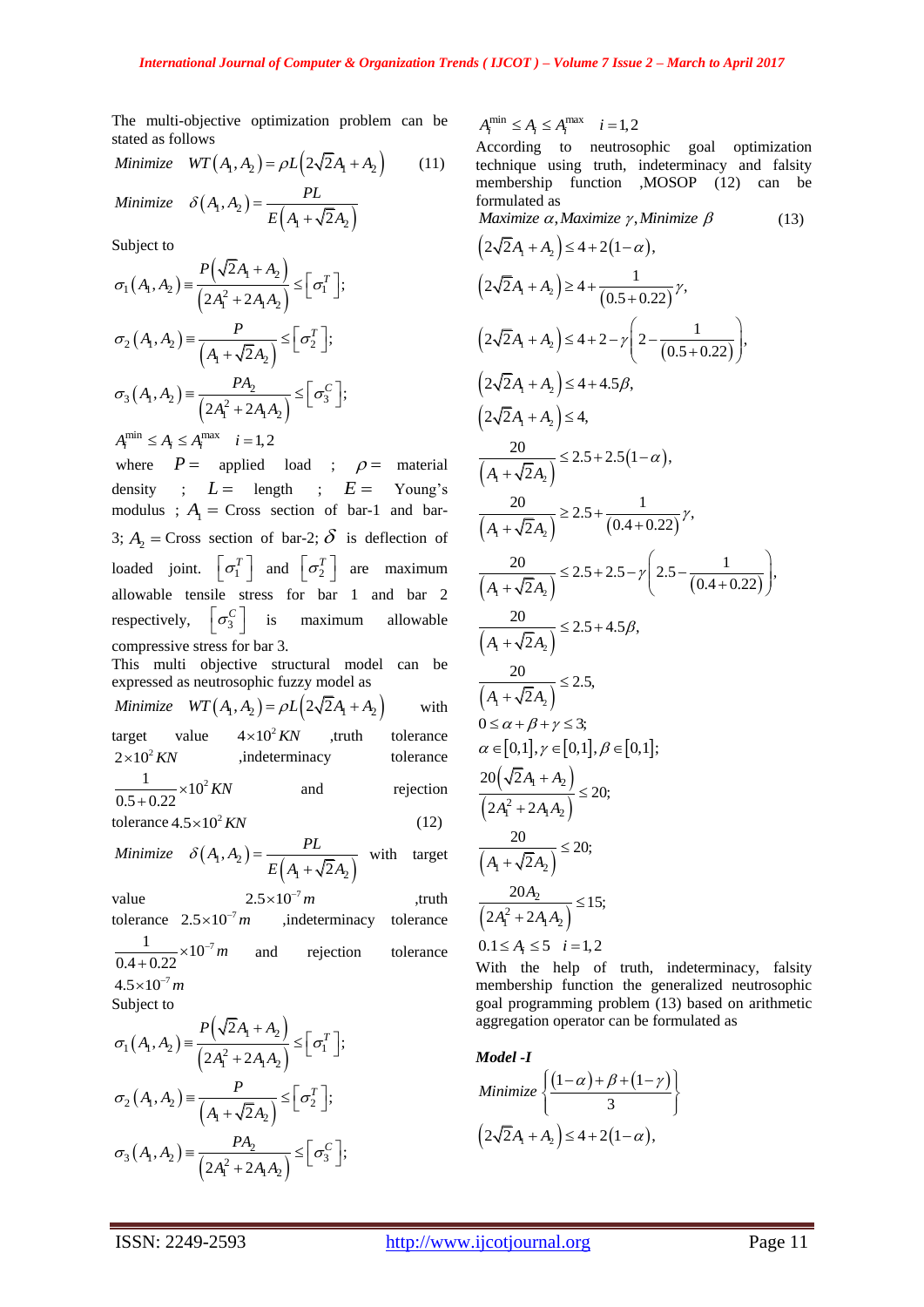$$
(2\sqrt{2}A_1 + A_1) \ge 4 + \frac{1}{(0.5 + 0.22)} \times
$$
\n
$$
(2\sqrt{2}A_1 + A_2) \ge 4 + 2 - \gamma \left(2 - \frac{1}{(0.5 + 0.22)}\right),
$$
\n
$$
(2\sqrt{2}A_1 + A_2) \le 4 + 2 - \gamma \left(2 - \frac{1}{(0.5 + 0.22)}\right),
$$
\n
$$
(2\sqrt{2}A_1 + A_3) \le 4 + 2 - \gamma \left(2 - \frac{1}{(0.5 + 0.22)}\right),
$$
\n
$$
(2\sqrt{2}A_1 + A_3) \le 4 + \frac{20}{(0.5 + 0.22)} \times
$$
\n
$$
(2\sqrt{2}A_1 + A_2) \le 2 + 2.5(1 - \alpha),
$$
\n
$$
\frac{20}{(A_1 + \sqrt{2}A_2)} \le 2.5 + 2.5(1 - \alpha),
$$
\n
$$
\frac{20}{(A_1 + \sqrt{2}A_3)} \le 2.5 + 2.5 - \gamma \left(2.5 - \frac{1}{(0.4 + 0.22)}\right),
$$
\n
$$
\frac{20}{(A_1 + \sqrt{2}A_3)} \le 2.5 + 4.5\beta,
$$
\n
$$
\frac{20}{(A_1 + \sqrt{2}A_3)} \le 2.5 + 4.5\beta,
$$
\n
$$
\frac{20}{(A_1 + \sqrt{2}A_2)} \le 2.5 + 4.5\beta,
$$
\n
$$
\frac{20}{(A_1 + \sqrt{2}A_3)} \le 2.5 + 4.5\beta,
$$
\n
$$
\frac{20}{(A_1 + \sqrt{2}A_3)} \le 2.5 + 4.5\beta,
$$
\n
$$
\frac{20}{(A_1 + \sqrt{2}A_3)} \le 2.5 + 4.5\beta,
$$
\n
$$
\frac{20}{(A_1 + \sqrt{2}A_3)} \le 2.5 + 4.5\beta,
$$
\n
$$
\frac{20}{(A_1 + \sqrt{2}A_3)} \le 2.5 + 4.5\beta,
$$
\n
$$
\
$$

With the help of truth, indeterminacy, falsity membership function the neutrosophic goal programming problem (13) based on geometric aggregation operator can be formulated as **Model –II**

$$
\begin{aligned} \text{Mionier} &= \mathbf{H} \\ \text{Minimize } \sqrt[3]{(1-\alpha)\beta(1-\gamma)} \\ \left(2\sqrt{2}A_1 + A_2\right) \le 4 + 2\left(1-\alpha\right), \end{aligned} \tag{14}
$$

$$
(2\sqrt{2}A_{1} + A_{2}) \ge 4 + \frac{1}{(0.5 + 0.22)}\gamma,
$$
  
\n
$$
(2\sqrt{2}A_{1} + A_{2}) \le 4 + 2 - \gamma \left(2 - \frac{1}{(0.5 + 0.22)}\right),
$$
  
\n
$$
(2\sqrt{2}A_{1} + A_{2}) \le 4 + 4.5\beta,
$$
  
\n
$$
(2\sqrt{2}A_{1} + A_{2}) \le 4,
$$
  
\n
$$
\frac{20}{(A_{1} + \sqrt{2}A_{2})} \le 2.5 + 2.5(1 - \alpha),
$$
  
\n
$$
\frac{20}{(A_{1} + \sqrt{2}A_{2})} \ge 2.5 + \frac{1}{(0.4 + 0.22)}\gamma,
$$
  
\n
$$
\frac{20}{(A_{1} + \sqrt{2}A_{2})} \le 2.5 + 2.5 - \gamma \left(2.5 - \frac{1}{(0.4 + 0.22)}\right),
$$
  
\n
$$
\frac{20}{(A_{1} + \sqrt{2}A_{2})} \le 2.5 + \frac{4.5}{w_{3}}\beta,
$$
  
\n
$$
\frac{20}{(A_{1} + \sqrt{2}A_{2})} \le 2.5,
$$
  
\n
$$
\alpha \in [0,1], \beta \in [0,1], \gamma \in [0,1];
$$
  
\n
$$
\frac{20(\sqrt{2}A_{1} + A_{2})}{(2A_{1}^{2} + 2A_{1}A_{2})} \le 20;
$$
  
\n
$$
\frac{20A_{2}}{(A_{1} + \sqrt{2}A_{2})} \le 15;
$$
  
\n
$$
\frac{20A_{2}}{(2A_{1}^{2} + 2A_{1}A_{2})} \le 15;
$$
  
\n
$$
0.1 \le A_{1} \le 5, i = 1, 2
$$

Now these non-linear programming problems Model-I,II can be easily solved by an appropriate mathematical programming to give solution of multiobjective non-linear programming problem (12) by generalized neutrosophic goal optimization approach and the results are shown in the table 1 as follows. Here we get best solution in geometric aggregation method for objective functions.

**Table 1: Input Data for Crisp Model (11)**

|                             | Table 1. Hiput Data for Crisp Model (11)          |               |                                                                                             |                                                                                      |                                               |                                                                                   |  |  |  |  |  |  |
|-----------------------------|---------------------------------------------------|---------------|---------------------------------------------------------------------------------------------|--------------------------------------------------------------------------------------|-----------------------------------------------|-----------------------------------------------------------------------------------|--|--|--|--|--|--|
| Applied<br>load $P$<br>(KN) | Volume<br>density $\rho$<br>$\left(KN/m^3\right)$ | Length<br>(m) | Maximum<br>allowable<br>tensile<br>stress $\lceil \sigma^T \rceil$<br>$\left(KN/m^2\right)$ | Maximum<br>allowable<br>compressive<br>stress $\lceil \sigma^{C} \rceil$<br>$KN/m^2$ | Young's<br>modulus E<br>$\left(KN/m^2\right)$ | $A_i^{\min}$ and $A_i^{\max}$<br>of cross section<br>bars<br>οf<br>$(10^{-4}m^2)$ |  |  |  |  |  |  |
| 20                          | 100                                               |               | 20                                                                                          | 15                                                                                   | $2\times10^7$                                 | $A_i^{\min} = 0.1$<br>$A_i^{\text{max}} = 5, i = 1, 2$                            |  |  |  |  |  |  |